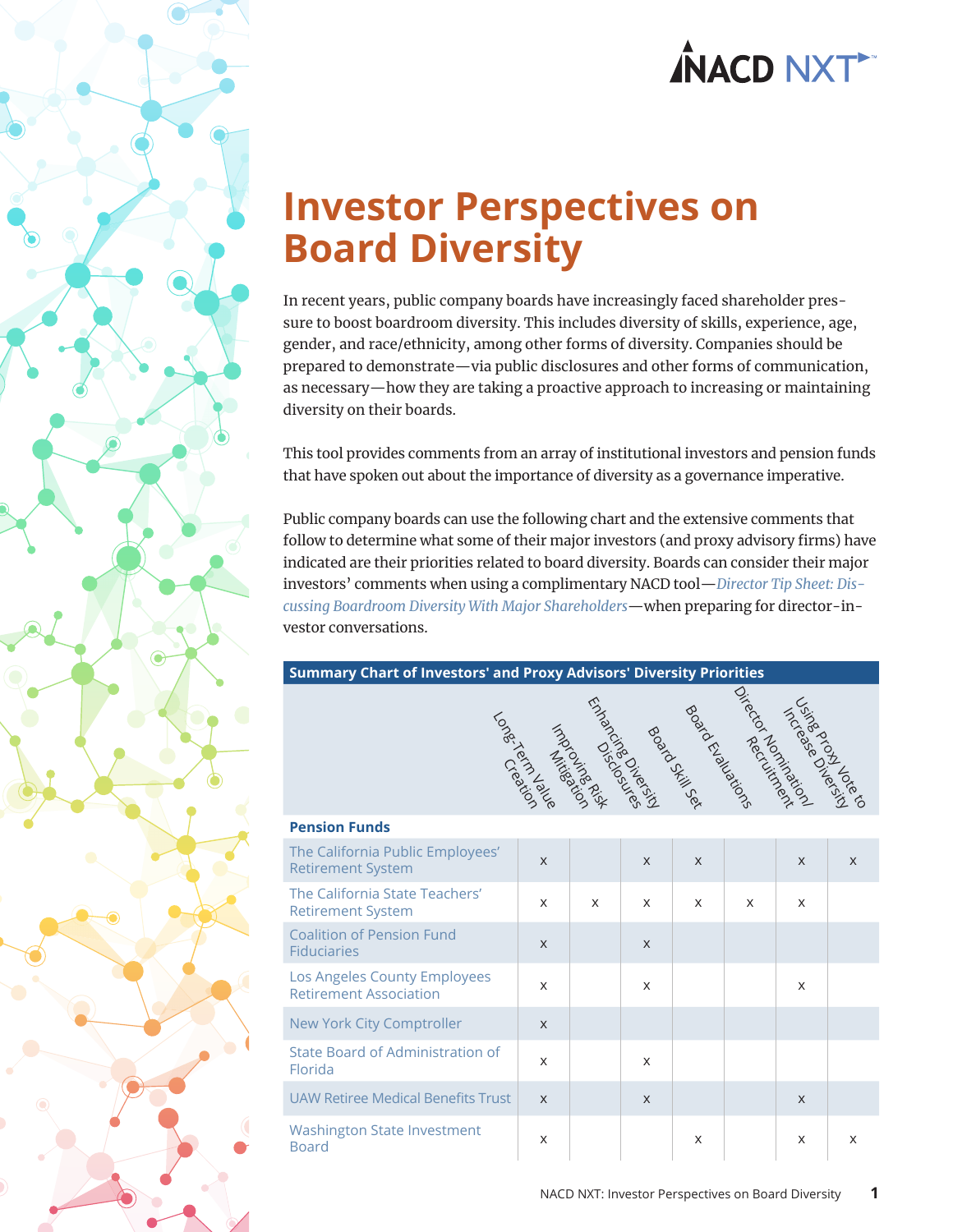#### <span id="page-1-0"></span>**Summary Chart of Investors' and Proxy Advisors' Diversity Priorities** (cont.)

|                                           | Longitalians | Ender Overland<br>Ender Overlands<br>Lind Science |              | Book Chairman<br>Roard Schill | Oirecto Recipiental | Licrosed Overside |   |
|-------------------------------------------|--------------|---------------------------------------------------|--------------|-------------------------------|---------------------|-------------------|---|
|                                           |              |                                                   |              |                               |                     |                   |   |
| <b>Institutional Shareholders</b>         |              |                                                   |              |                               |                     |                   |   |
| <b>BlackRock</b>                          | $\times$     |                                                   | $\times$     |                               |                     | X                 | X |
| <b>Capital Group</b>                      | X            |                                                   |              |                               |                     |                   |   |
| <b>Fidelity Investments</b>               |              |                                                   | X            |                               |                     |                   |   |
| <b>State Street Global Advisors</b>       | $\mathsf{x}$ | X                                                 |              |                               |                     |                   | X |
| <b>TIAA</b>                               | $\times$     |                                                   | $\times$     |                               |                     |                   |   |
| T. Rowe Price Group                       |              | $\times$                                          |              | X                             | X                   |                   |   |
| The Vanguard Group                        | $\times$     |                                                   |              |                               |                     |                   |   |
| <b>Proxy Advisory Firms</b>               |              |                                                   |              |                               |                     |                   |   |
| <b>Glass Lewis</b>                        |              |                                                   | $\mathsf{X}$ |                               |                     | X                 | X |
| <b>Institutional Shareholder Services</b> |              |                                                   | X            |                               |                     |                   | X |

### **Pension Funds**

**The California Public Employees' Retirement System (CalPERS)** manages pension and health benefits for California's public employees and retirees and their families. As of December 2017, CalPERS had \$326.4 billion dollars in assets under management.

"CalPERS plans to monitor companies' progress on board diversity and enter into engagements on a case-by-case basis. The organization has made clear its willingness to withhold votes from directors should companies' action prove inadequate."

"Simply put, board diversity is good for business. It is essential in today's global economy that boards avoid 'group think' and ensure there is the breadth of experience, skills, and knowledge necessary to meet complex business needs."<sup>1</sup> –ANNE SIMPSON, INVESTMENT DIRECTOR, SUSTAINABILITY, CalPERS

"With each qualified director nomination recommendation, the board should consider the issue of competence, independence, [and] continuing director tenure, as well as board diversity, and take steps as necessary to ensure that the board maintains open-

California Public Employees' Retirement System, "CalPERS Expands Engagement for Greater [Diversity on Corporate Boards to More than 500 U.S. Companies"](https://www.calpers.ca.gov/page/newsroom/calpers-news/2017/engagement-corporate-board-diversity), (press release, California Public Employee Retirement System, Sacramento, CA, August 22, 2017).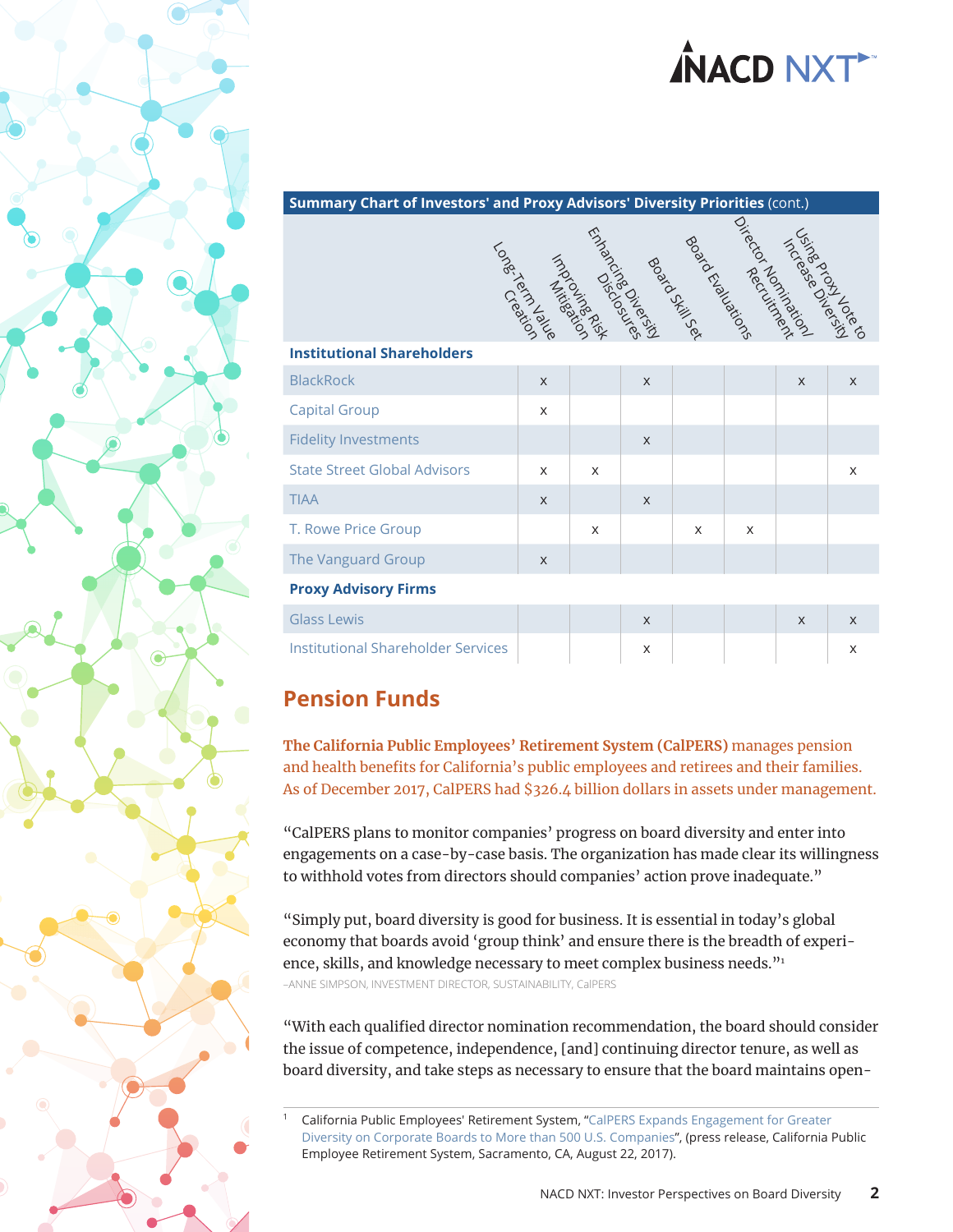<span id="page-2-0"></span>

ness to new ideas, a willingness to re-examine the status quo, and [remains] able to exercise judgment in the best interests of the corporation, free of any external influence that may attempt to be or may appear to be exerted upon them."<sup>2</sup>

"There should be routine discussions as part of a rigorous evaluation and succession planning process surrounding director refreshment to ensure boards maintain the necessary mix of skills, diversity, and experience to meet strategic objectives."3

"The board should facilitate a process that ensures a thorough understanding of the diverse characteristics necessary to effectively oversee management's execution of a long-term business strategy. Board diversity should be thought of in terms of skill sets, gender, age, nationality, race, sexual orientation, gender identity, and historically under-represented groups. Consideration should go beyond the traditional notion of diversity to include a more broad range of experience, thoughts, perspectives, and competencies to help enable effective board leadership. A robust process for how diversity is considered when assessing board talent and diversity should be adequately disclosed."4

–CalPERS

### The **California State Teachers' Retirement System (CalSTRS)** provides disability, retirement, and survivor benefits for California's educators and their families. As of May 31, 2018, CalSTRS managed a portfolio worth \$224.9 billion.

"CalSTRS has a long-standing diversity initiative in place because we believe diversity is not simply a social issue. It is about mitigating risk, improving accountability, and enhancing the long-term sustainable value and company performance for shareholders. And, to be effective in impacting corporate performance, research shows that diversity starts at the board level and permeates throughout leadership and staff positions."<sup>5</sup>

–ANNE SHEEHAN, DIRECTOR OF CORPORATE GOVERNANCE, CalSTRS

"The board should be composed of diverse individuals with the skills, education, experiences, expertise and personal qualities that are appropriate to the company's current and long-term business needs."6

<sup>2</sup> California Public Employees' Retirement System (CalPERS), *[Global Governance Principles](https://www.calpers.ca.gov/docs/board-agendas/201603/invest/item05a-02.pdf)* (Sacramento, CA: CalPERS, 2016), p. 16.

- <sup>4</sup> Ibid, p. 15.
- Krista Noonan, ["CalSTRS Enhances Corporate Governance Principles with Expanded Board of Direc](https://www.calstrs.com/news-release/calstrs-enhances-corporate-governance-principles-expanded-board-directors)[tors Accountability Standards](https://www.calstrs.com/news-release/calstrs-enhances-corporate-governance-principles-expanded-board-directors)" (press release, California State Teachers' Retirement System, West Sacramento, CA, July 21, 2016).
- <sup>6</sup> California State Teachers' Retirement System, *[California State Teachers' Retirement System Corporate](https://www.calstrs.com/sites/main/files/file-attachments/corporate_governance_principles_1.pdf)  [Governance Principles](https://www.calstrs.com/sites/main/files/file-attachments/corporate_governance_principles_1.pdf)* (West Sacramento, CA: CalSTRS, 2017), p. 5.

Ibid.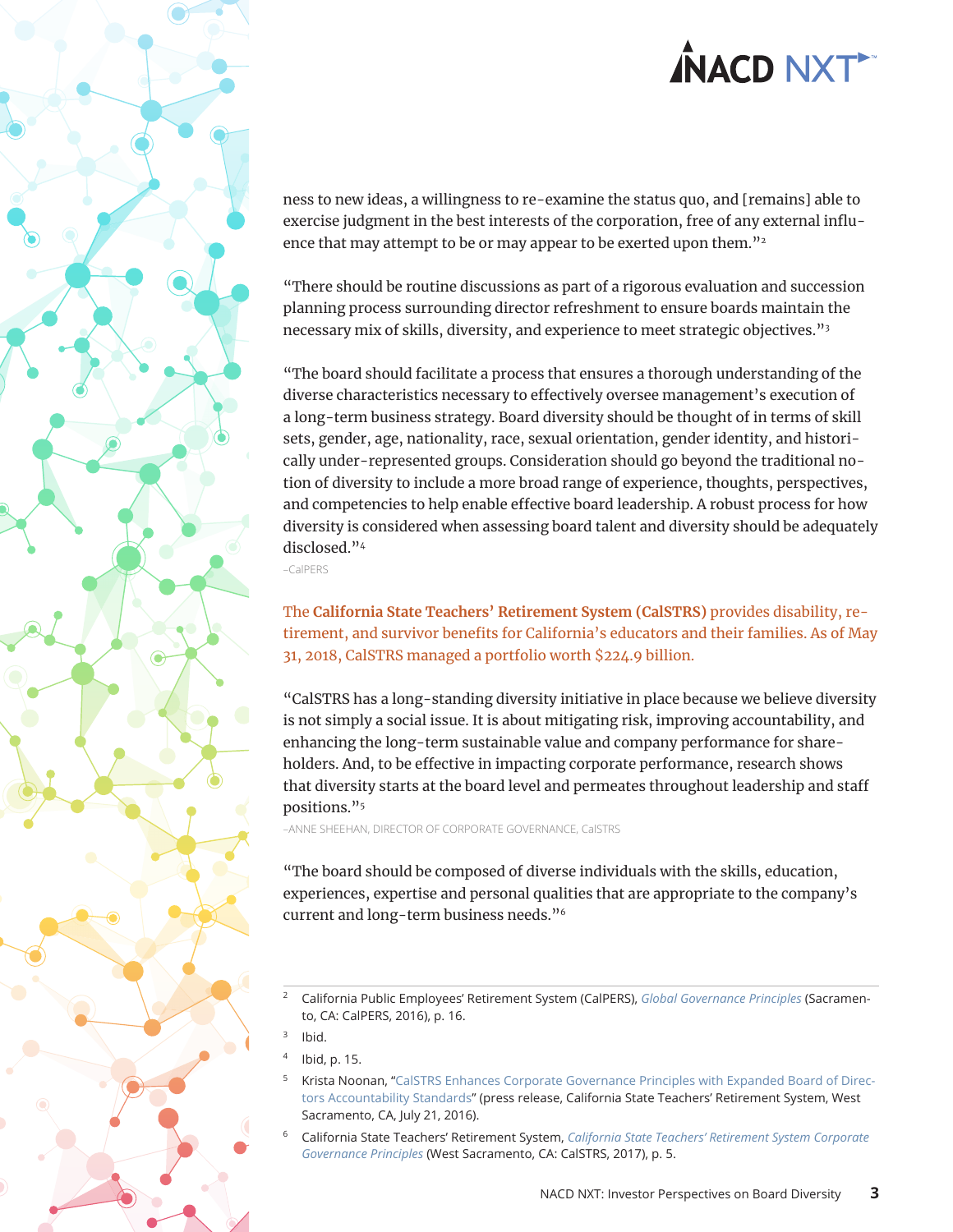<span id="page-3-0"></span>"Board diversity should be considered by the board or the nominating committee. The director nomination process and policy should consider a diverse mix of skills, background, experience, age, gender, sexual orientation and identification, cultural, and ethnic composition that are most appropriate to the company's long-term business needs. The board should disclose the policies or procedures used to ensure board diversity. Diversity goals should include cultural diversity in addition to gender and/or race diversity. CalSTRS will hold members of the board's nominating and governance committee and if necessary the entire board accountable if, after engagement about the lack of board diversity, sufficient progress has not been made in this regard."<sup>7</sup> –CalSTRS

### **Coalition of Pension Fund Fiduciaries**

"As large institutional investors, we have a real interest in electing a slate of board nominees who are well-positioned to help carry out a company's business strategy and meet our long-term investment needs. We believe better disclosure about the board's skills, experiences, gender, race, and ethnic diversity can help us as investors determine whether the board has the appropriate mix to manage risk and avoid groupthink. For these reasons, we urge the Commission to initiate a rulemaking process to require better disclosure."8

–CalPERS, CalSTRS, CONNECTICUT RETIREMENT PLANS AND TRUST FUND, ILLINOIS STATE BOARD OF INVESTMENT, NEW YORK CITY COMPTROLLER, NEW YORK STATE COMMON RETIREMENT FUND, NORTH CAROLINA DEPARTMENT OF STATE TREASURER, OHIO PUBLIC EMPLOYEES RETIREMENT SYSTEMS, AND THE WASHINGTON STATE INVESTMENT BOARD

**Council of Institutional Investors** is a nonprofit association of pension funds, other employee benefit funds, endowments, and foundations, with combined assets that exceed \$3.5 trillion.

"[The benefits of diversity have] become consensus among investors. . . . The board just functions differently. And you hear it from folks in the boardroom."<sup>9</sup> –KEN BERTSCH, EXECUTIVE DIRECTOR, COUNCIL OF INSTITUTIONAL INVESTORS

An independent Los Angeles County agency, the **Los Angeles County Employees Retirement Association (LACERA)** administers and manages the retirement fund for the employees of Los Angeles County and outside districts. In 2018, LACERA's net assets were worth \$55.8 billion.

- <sup>7</sup> California State Teachers' Retirement System, *[California State Teachers' Retirement System Corporate](https://www.calstrs.com/sites/main/files/file-attachments/corporate_governance_principles_1.pdf)  [Governance Principles](https://www.calstrs.com/sites/main/files/file-attachments/corporate_governance_principles_1.pdf)* (West Sacramento, CA: CalSTRS, 2017), p. 6.
- <sup>8</sup> Connecticut Retirement Plans and Trust Fund, California State Teachers' Retirement System, New York City Comptroller, Illinois State Board of Investment, Ohio Public Employees Retirement Systems, New York State Common Retirement Fund, North Carolina Department of State Treasurer, California Public Employees' Retirement System, et al., ["Petition for Amendment of Proxy Rule](https://www.sec.gov/rules/petitions/2015/petn4-682.pdf)  [Regarding Board Nominee Disclosure – Chart/Matrix Approach](https://www.sec.gov/rules/petitions/2015/petn4-682.pdf)," March 31, 2015.
- <sup>9</sup> Phoebe Wall Howard, "[Women leaders help cut down corporate fraud, investors say,](https://www.freep.com/story/money/cars/2017/12/15/women-corporate-boards-workplace/828962001/)" *Detroit Free Press*, December 16, 2017.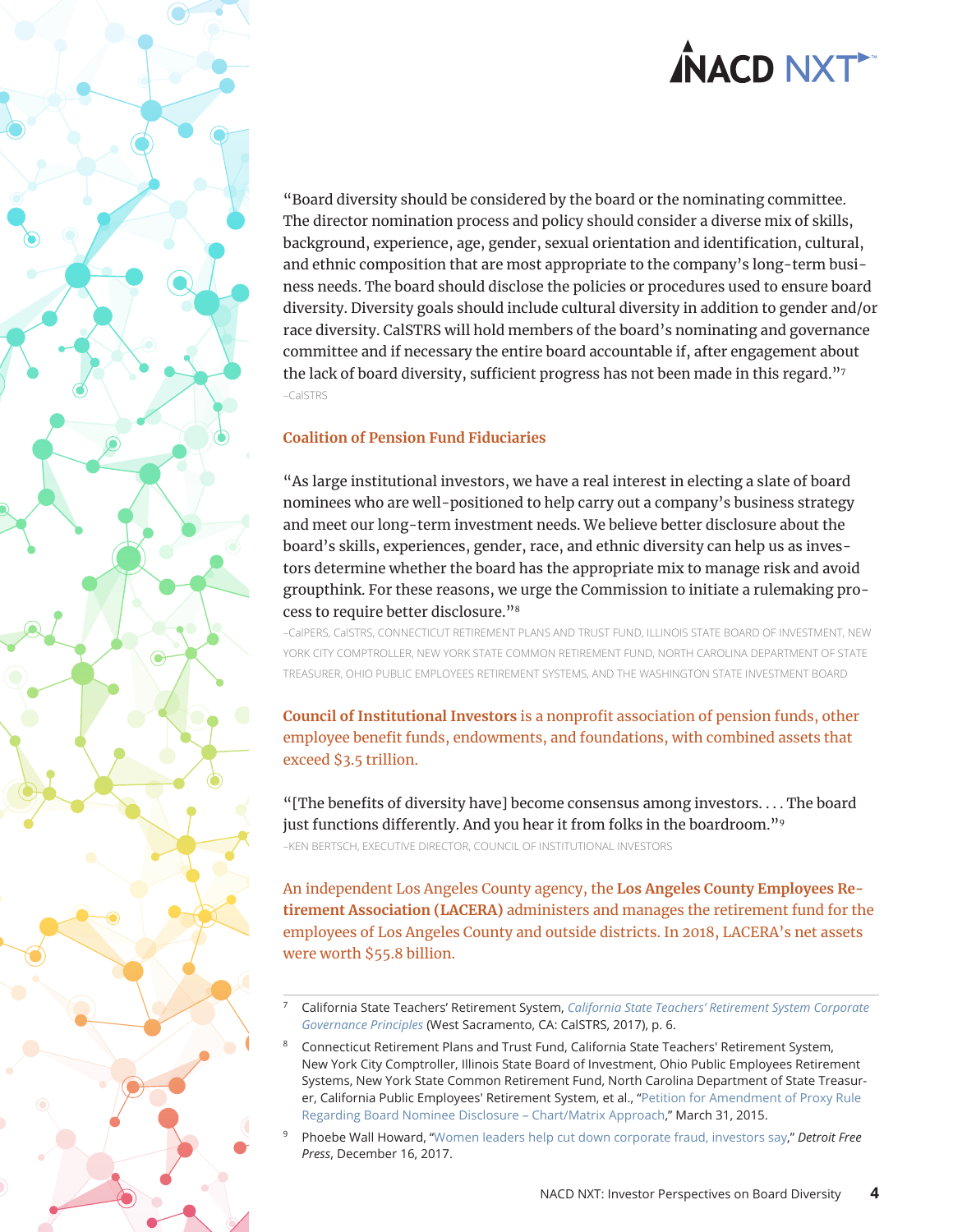<span id="page-4-0"></span>

"Boards should give consideration to ensuring that directors collectively possess a diverse set of relevant skills, competencies, and attributes to exercise oversight on investors' behalf, including expertise, geographic familiarity, and professional backgrounds relevant to the company's strategic objectives."10

"The board should establish and disclose policies and processes for ensuring that it identifies and nominates suitable directors from a wide pool of candidates relevant to its business strategy, including, but not limited to, diverse gender, racial, and ethnic backgrounds. A diverse and inclusive board is better positioned to effectively deliberate and oversee business strategy in investors' interests."<sup>11</sup> –LACERA

The **New York City Comptroller** is the custodian and investment advisor to the boards of the five New York City public pension funds. The funds collectively amount to \$193.8 million as of April 2018.

"It's time to raise our voice and demand change at some of the biggest companies in the world. Diversity isn't a box to be checked—it's a strategy for economic success. Today, we're doubling down and demanding companies embrace accountability and transparency."<sup>12</sup>

–SCOTT M. STRINGER, NEW YORK CITY COMPTROLLER

The statutory and fiduciary mandate of the **State Board of Administration (SBA) of Florida** is to invest, manage, and safeguard assets of the Florida Retirement System Trust Fund; as of June 30, 2017, the SBA had \$9.97 billion of assets under management.

"At the board level, we consider the need for diversity in gender, race, experience, and other appropriate categories. In cases where a proxy contest has resulted in more nominees than available board seats, it's important to assess each candidate's relative expertise and experience, as well as differences in strategic vision if applicable."<sup>13</sup>

"Corporate diversity—SBA will generally support requests for additional information and disclosures at companies where diversity across members of the board, management, and employees lags those of peers or the population. Board members, manage-

<sup>10</sup> Los Angeles County Employees Retirement Association (LACERA), *[Los Angeles County Employees](https://www.lacera.com/BoardResourcesWebSite/BoardOrientationPdf/policies/CorpGovPrinciples.pdf)  [Retirement Association LACERA Corporate Governance Principles](https://www.lacera.com/BoardResourcesWebSite/BoardOrientationPdf/policies/CorpGovPrinciples.pdf)* (Pasadena, CA: LACERA, 2018), p. 5.

- <sup>12</sup> Office of the New York City Comptroller, "Comptroller Stringer, NYC Pension Funds Launch National [Boardroom Accountability Project Campaign—Version 2.0](https://comptroller.nyc.gov/newsroom/press-releases/comptroller-stringer-nyc-pension-funds-launch-national-boardroom-accountability-project-campaign-version-2-0/)" (press release, Office of the New York City Comptroller, New York, NY, September 8, 2017).
- <sup>13</sup> State Board of Administration of Florida, *[2017 Corporate Governance Principles Proxy Voting Guide](https://www.sbafla.com/fsb/Portals/FSB/Content/CorporateGovernance/ProxyVoting/2017%20SBA%20Corporate%20Governance%20Voting%20Guidelines.pdf?ver=2017-05-25-120900-293)[lines](https://www.sbafla.com/fsb/Portals/FSB/Content/CorporateGovernance/ProxyVoting/2017%20SBA%20Corporate%20Governance%20Voting%20Guidelines.pdf?ver=2017-05-25-120900-293)* (Tallahassee, FL: SBA of Florida, 2017), p. 7.

 $11$  Ibid.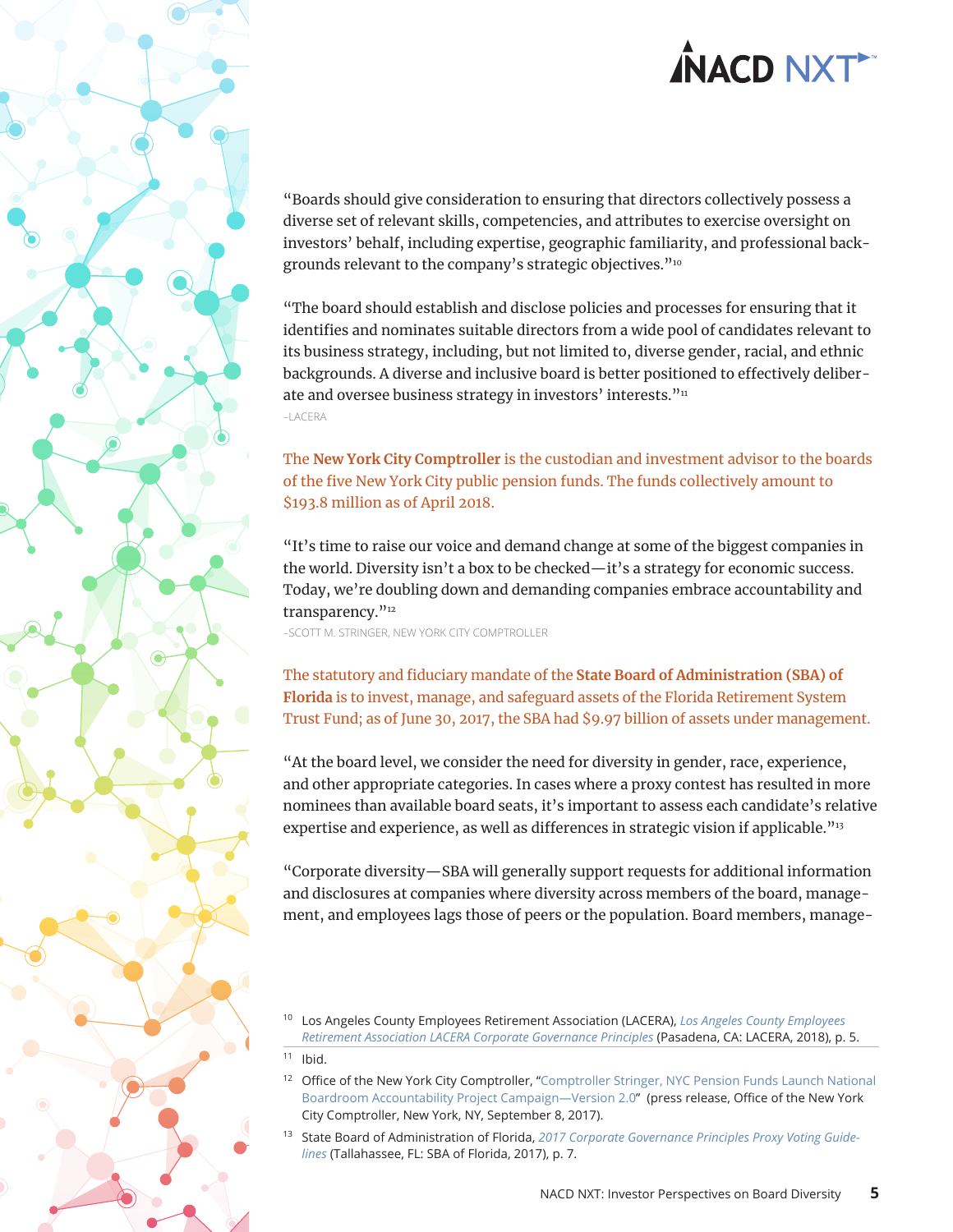<span id="page-5-0"></span>ment, and employees with differing backgrounds, experiences, and knowledge will enhance corporate performance."<sup>14</sup> –SBA OF FLORIDA

The **UAW Retiree Medical Benefits Trust** provides health care benefits for UAW members who are retired from Chrysler, Ford, and General Motors and their eligible dependents. The Trust had nearly \$57 billion of assets under management at the beginning of 2017.

"The Concept Release seeks comment on which specific sustainability and public policy subjects are important to investors. Information on human capital management, corporate political spending, and board and workforce diversity is important to the [UAW Retiree Medical Benefits] Trust and would improve investors' decisions regarding investment and voting."<sup>15</sup>

"Since 2011, the [UAW Retiree Medical Benefits] Trust has actively engaged with its portfolio companies at both the state and national levels to explore ways of increasing gender and racial/ethnic diversity on corporate boards because board diversity is associated with better firm performance. By bringing broader perspectives and more varied skill sets, board diversity is shown to strengthen a [company's] financial performance and improve the quality of board decision making."16

"The [UAW Retiree Medical Benefits] Trust has contributed to the election of 79 diverse candidates to corporate boards through its own statewide shareholder engagements and through the coordinated efforts of the national [Thirty Percent] Coalition. These efforts reflect investors' views that diversity is an important factor in driving long-term shareholder value."<sup>17</sup>

"The [UAW Retiree Medical Benefits] Trust also supports the Diversity Governance Indicators ('DGI') initiative, spearheaded by attorney Cyrus Mehri. This initiative promotes disclosure of common metrics for companies of greater than 5,000 employees as to ensuring diversity in the board and in the workplace. DGI also calls on boards of directors to support diverse candidate pools in the search process and to appoint board level committees on human capital management that would include diversity issues."<sup>18</sup> –UAW RETIREE MEDICAL BENEFITS TRUST

- <sup>14</sup> Ibid, p. 20.
- <sup>15</sup> Letter from Meredith Miller, Chief Corporate Governance Officer of the UAW Retiree Medical Benefits Trust, to the Secretary of the US Securities and Exchange Commission in response to [Business](https://www.sec.gov/comments/s7-06-16/s70616-130.pdf)  [and Financial Disclosure Required by Regulation S-K \(File No. S7-06-16\),](https://www.sec.gov/comments/s7-06-16/s70616-130.pdf) July 15, 2016, p. 4.
- <sup>16</sup> Ibid, p. 6.
- $17$  Ibid.
- Ibid.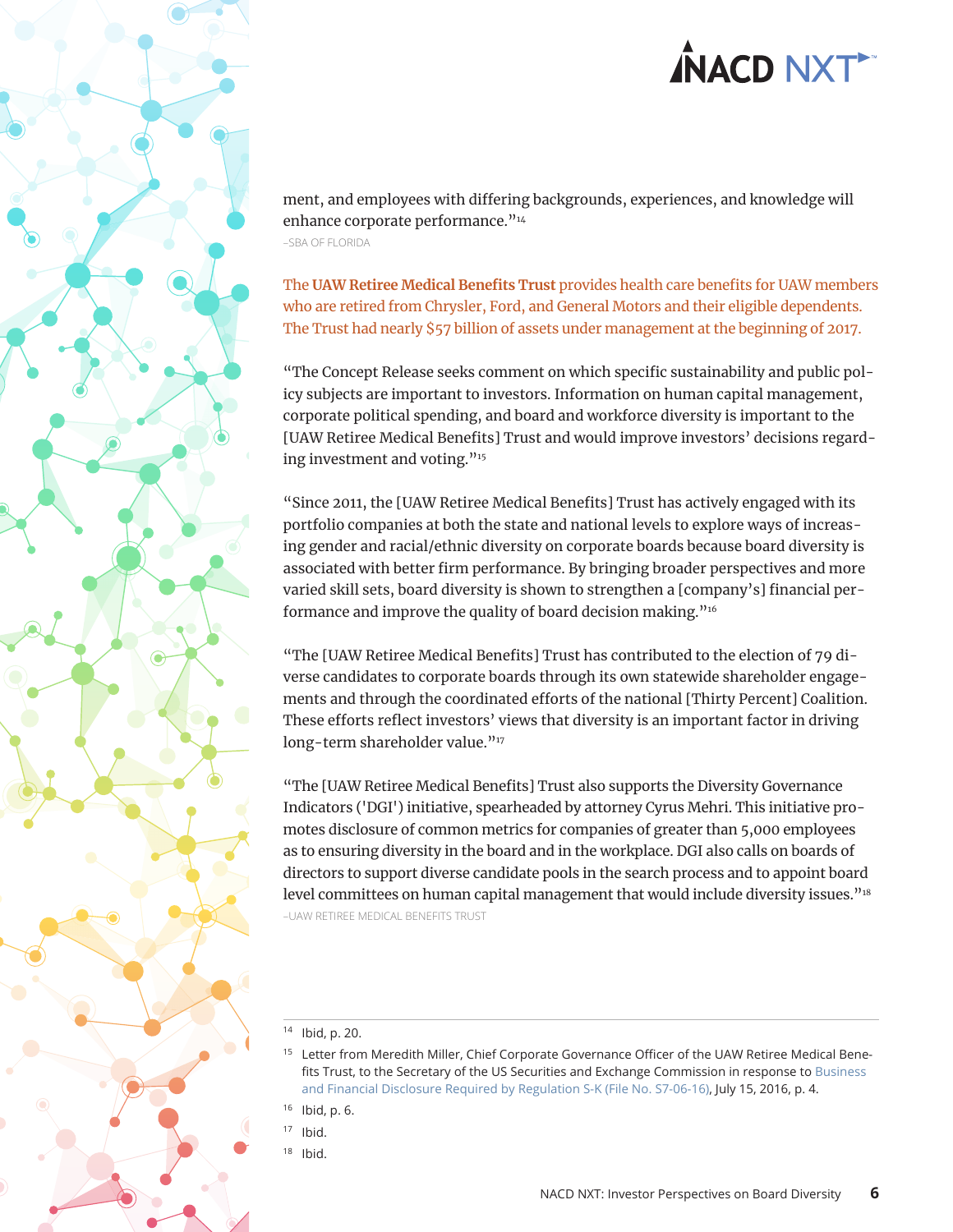<span id="page-6-0"></span>

The **Washington State Investment Board (WSIB)** directs the investments for 17 retirement plans for firefighters, judges, law enforcement officers, school employees, teachers, and public employees in Washington State. As of March 31, 2018, the fund had a total of \$129.1 billion assets under management.

"We look for boards with talented directors who have a diversity of backgrounds and experience that will enable them to understand the issues particular to the company where they serve, and who collectively have the ability to review and judge the critical issues they decide on behalf of shareholders."<sup>19</sup>

"Nominating committee charters, or [their] equivalent, ought to reflect that boards should be diverse, including, in addition to background and experience, such considerations as age, race, gender, ethnicity, and culture. Where we believe this diversified talent is missing from the board, we vote against directors as appropriate to address the issue."20

"The WSIB supports a diverse board. The WSIB believes a diverse board has benefits that can enhance corporate financial performance, particularly in today's global market place. Nominating committee charters, or [their] equivalent, ought to reflect that boards should be diverse, including such considerations as background, experience, age, race, gender, ethnicity, and culture. Many shareholders believe that the best indicator of a company's commitment to workplace diversity is reflected by the composition of its board."<sup>21</sup>

"The WSIB evaluates proposals, asking a company to increase diversity on its board on a case-by-case basis, taking into account:

- The degree of existing diversity on the company's board and among its executive officers
- The level of diversity that exists at the company's industry peers
- The company's established process for addressing diversity
- The independence of the company's nominating committee
- The company's use of an outside search firm to identify potential director nominees
- Presence of recent controversies, fines, or litigation regarding equal employment practices
- The scope of the request, including whether the proposal contains an overly prescriptive request to amend nominating committee charter language"<sup>22</sup>

–WSIB

- $21$  Ibid, p. 20.
- $22$  Ibid.

<sup>19</sup> Washington State Investment Board, *[Global Proxy Voting Policy](https://www.sib.wa.gov/information/pdfs/policies/2_05_200.pdf)* (Olympia, WA: Washington State Investment Board, 2017), p. 4.

 $20$  Ibid.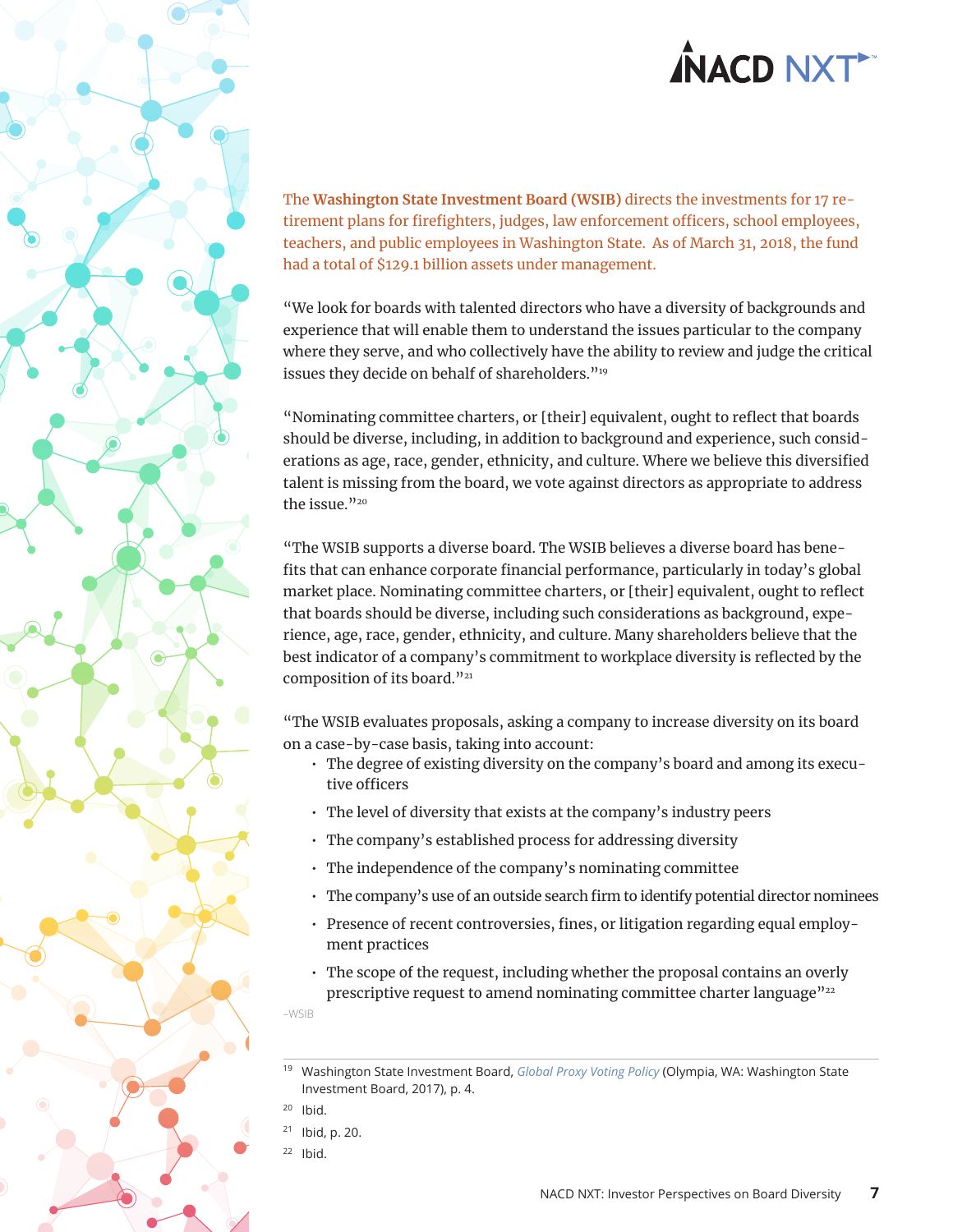<span id="page-7-0"></span>

### **Institutional Shareholders**

**BlackRock** is a global investment management firm and the world's largest asset manager with \$6.3 trillion in assets under management as of December 2017.

"Furthermore, we expect boards to be [composed] of a diverse selection of individuals who bring their personal and professional experiences to bear in order to create a constructive debate of competing views and opinions in the boardroom. In addition to other elements of diversity, we would normally expect to see at least two women directors on every board."<sup>23</sup>

"We encourage boards to disclose their views on . . . the consideration given to board diversity, including, but not limited to, diversity of gender, race, age, experience, geography, and skills, and other factors taken into account in the nomination process."<sup>24</sup>

"To the extent that we believe that a company has not adequately accounted for diversity in its board composition, we may vote against the nominating/governance committee members."25

"Board diversity, particularly in terms of gender, is important from a sustainable investment perspective given that diverse groups have been demonstrated to make better decisions."26

"It's important to point out that we are not trying to micromanage the nominating process or to tell companies what to do—we are attempting to build mutual understanding on these issues. Ultimately, we seek to grasp the company's philosophy, policies, and performance on gender diversity at the board."27

"We explained that, from our perspective, the end-to-end process of meeting with a portfolio company requires significant preparation, time, and resource allocation. We shared that, for meetings to be mutually beneficial, we expect companies to come prepared, particularly in instances where the topics of conversation have been ongoing over the course of several years. During a subsequent roundtable which focused on board diversity, we discussed boards limiting their board diversity initiatives to nominating only one woman. Ideally, we believe boards should commit to adding at least two women directors. Views were shared on how investors can continue to highlight to these boards their belief that diverse groups deliver better decisions and that,

<sup>23</sup> BlackRock, *[Proxy voting guidelines for U.S. securities](https://www.blackrock.com/corporate/literature/fact-sheet/blk-responsible-investment-guidelines-us.pdf)* (New York, NY: BlackRock, 2018), p. 4.

 $24$  Ibid.

 $25$  Ibid, p. 5.

<sup>&</sup>lt;sup>26</sup> Trevor Hunnicutt, "[BlackRock supports effort to boost number of women board members](https://uk.reuters.com/article/uk-blackrock-women-idUKKBN19Z09G)," Reuters, July 13, 2017.

<sup>27</sup> BlackRock, *[Investment Stewardship Report: Americas Q2 2017](https://www.blackrock.com/corporate/literature/publication/blk-qtrly-commentary-2017-q2-amers.pdf)* (New York, NY: BlackRock, 2017), p. 3.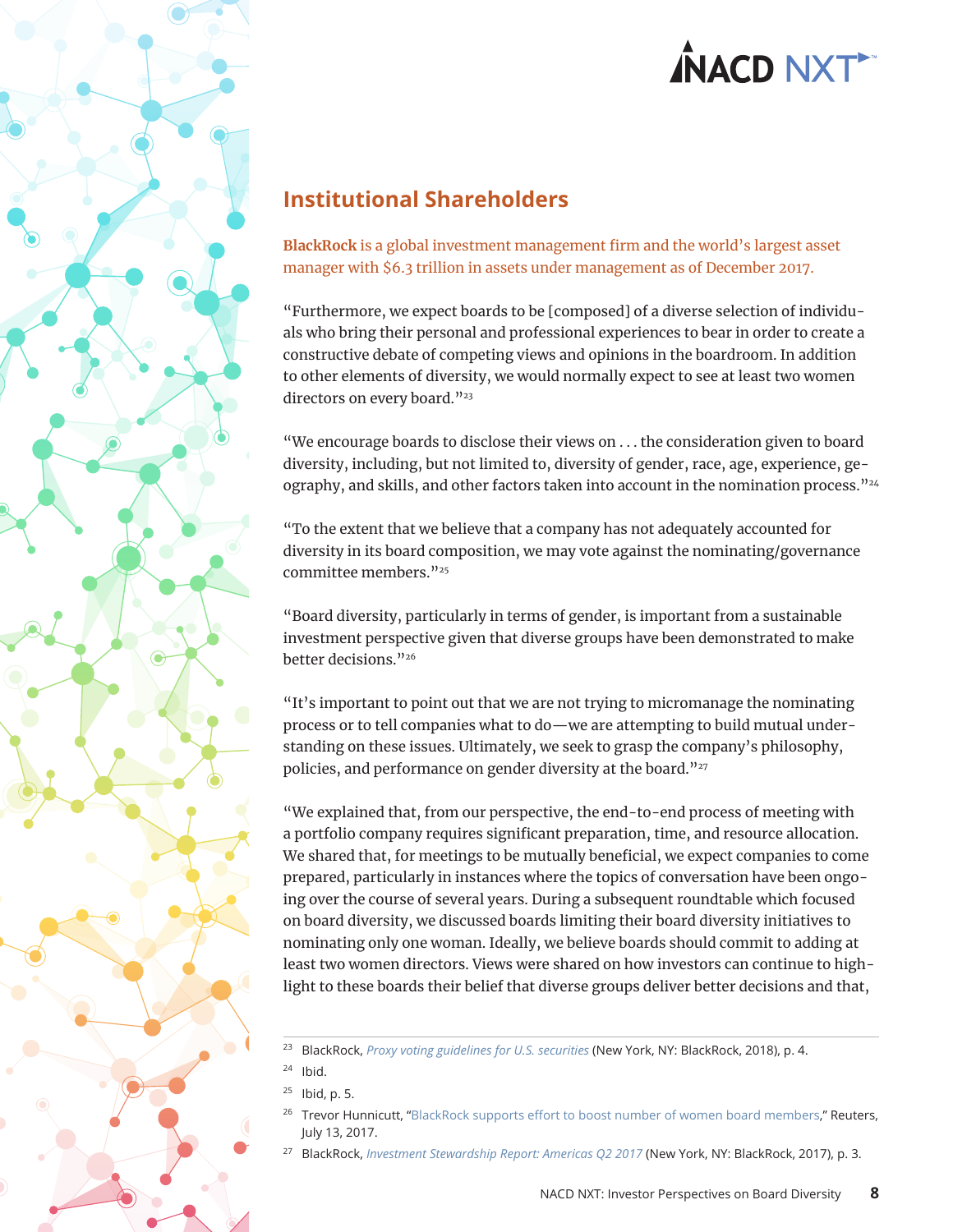<span id="page-8-0"></span>ultimately, the corporate board is a decision-making body that act as fiduciaries on behalf of investors and board diversity is a performance imperative."28 –BLACKROCK

"In those markets that haven't made much progress on board diversity, particularly gender diversity, we will be engaging. If we have engaged in prior years, we will be voting against the reelection of members of the governance committee unless there's a very credible explanation for the lack of progress."<sup>29</sup>

"We believe that a lack of diversity on the board undermines its ability to make effective strategic decisions. That, in turn, inhibits the company's capacity for long-term growth."30

"Irrespective of a company's industry, location or size, we believe that a lack of diversity on the board undermines its ability to make effective strategic decisions.  $\dots$ <sup>31</sup> –MICHELLE EDKINS, MANAGING DIRECTOR AND GLOBAL HEAD, BLACKROCK'S INVESTMENT STEWARDSHIP

### **Capital Group** is a financial services company in America with \$1.7 trillion in assets under management.

"As fiduciaries, our focus on long-term shareholder value obliges us to look at ESG issues as part of our overall mission: improving people's lives through successful investing. Put simply, we believe a company's ability to align its business strategy with evolving societal expectations is essential to long-term value creation. As a result, we analyze ESG issues in an integrated way—alongside other financial and business indicators—as part of our core investment process."32 –CAPITAL GROUP

**Fidelity Investments** is a multinational financial services corporation, with \$2.4 trillion in assets under management as of December 2017.

"In certain cases, however, Fidelity may support shareholder proposals that request additional disclosures from companies regarding environmental or social issues, where it believes that the proposed disclosures could provide meaningful information to the investment management process without unduly burdening the company. For example, Fidelity may support shareholder proposals calling for reports on sustain-

- <sup>31</sup> Emily Chasan, ["BlackRock Asks Companies to Explain Dearth of Women on Boards,](https://www.bloomberg.com/news/articles/2018-02-02/blackrock-asks-companies-to-explain-dearth-of-women-on-boards)" Bloomberg, February 2, 2018.
- $32$  Capital Group, www.capitalgroup.com, Information on Capital Group's Policies and Disclosures, "[Capital Group's Environmental, Social and Governance Principles and Practices.](https://www.capitalgroup.com/us/policies-and-disclosures.html#)"

<sup>28</sup> Ibid, p. 9.

<sup>29</sup> Mara Lemos Stein, "[BlackRock's 2018 Focus: Board Diversity, Climate Risk,](https://blogs.wsj.com/riskandcompliance/2017/12/14/blackrocks-2018-focus-board-diversity-climate-risk/)" *The Wall Street Journal*, December 14, 2017.

<sup>30</sup> Sarah Krouse, "[BlackRock: Companies Should Have at Least Two Female Directors](https://www.wsj.com/articles/blackrock-companies-should-have-at-least-two-female-directors-1517598407)," *The Wall Street Journal*, February 2, 2018.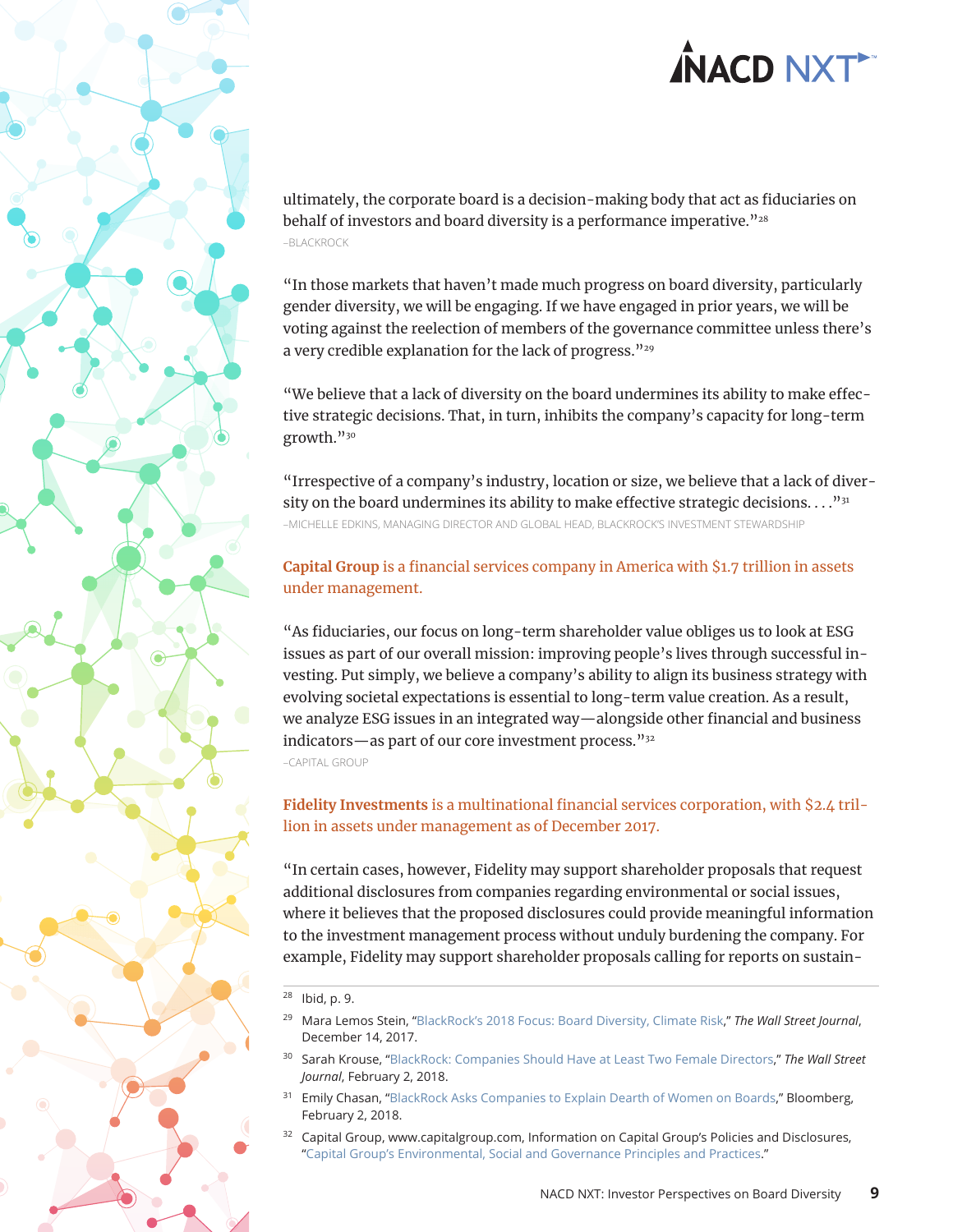<span id="page-9-0"></span>ability, renewable energy, and environmental impact issues. Fidelity also may support proposals on issues such as equal employment, and board and workforce diversity."33 –FIDELITY INVESTMENTS

### **State Street Global Advisors (SSGA)** is one of the largest asset managers, with nearly \$2.8 trillion in assets under management as of December 31, 2017.

"SSGA believes good governance is a function of sound board quality, which starts with strong, effective, independent board leadership. . . . SSGA believes board diversity enhances board quality as it brings together directors with different skills, backgrounds, and expertise. . . . Our preferred approach is to drive greater board diversity through an active dialogue and engagement with company and board leadership. In the event that companies fail to take action to increase the number of women on their boards, despite our best efforts to actively engage with them, we will use our proxy voting power to effect change—voting against the chair of the board's nominating and/or governance committee if necessary."34 –SSGA

"Fearless Girl35 was never a statement of accomplishment. Her purpose is aspirational and inspirational for us and all others. And if anyone thinks that we are going to retreat on the issue of gender diversity in the corporate boardroom . . . or stop using our voice and our vote to effect change outside our own organization . . . they are sorely mistaken. That is not going to happen."36

"Of course, anyone who has ever served on a board knows the advantages of working with board members who bring different perspectives and backgrounds. In particular, gender-diverse boards tend to pay more attention to risk management . . . and are less inclined toward cronyism and groupthink."37

- <sup>34</sup> State Street Global Advisors, *[State Street Global Advisors' Guidance on Enhancing Gender Diversity on](https://www.ssga.com/investment-topics/environmental-social-governance/2017/guidance-on-enhancing-gender-diversity-on-boards.pdf)  [Boards](https://www.ssga.com/investment-topics/environmental-social-governance/2017/guidance-on-enhancing-gender-diversity-on-boards.pdf)* (Boston, MA: State Street Global Advisors, 2017), p. 2.
- <sup>35</sup> On September 27, 2018, State Street Global Advisors announced the latest impact figures from its Fearless Girl campaign. The campaign highlights the institutional investor's commitment to encouraging gender diversity in the companies in which it invests. Since the launch of the campaign in 2017, more than 300 companies have responded to the asset manager's call to add a female director to their board's ranks. Twenty-eight additional companies have committed to adding a woman to their board. State Street voted against 512 companies for failing to make progress toward greater gender diversity at the board level in the 2017 proxy season. Source: State Street Global Advisors press release, ["State Street Global Advisors Reports Fearless Girl's Impact: More than 300](https://www.businesswire.com/news/home/20180927005518/en/State-Street-Global-Advisors-Reports-Fearless-Girl%E2%80%99s)  [Companies Have Added Female Directors,](https://www.businesswire.com/news/home/20180927005518/en/State-Street-Global-Advisors-Reports-Fearless-Girl%E2%80%99s)" Sept. 27, 2018.
- Ronald P. O'Hanley, ["Being Fearless about the Future: Expanding the Call for Board Gender Diversity](https://www.ssga.com/publications/firm/2017/expanding-the-call-for-board-gender-diversity.pdf) (remarks delivered at the Women's Forum of New York's 2017 Breakfast of Corporate Champions, New York, NY, November 14, 2017), p. 1.

 $37$  Ibid, p. 2.

<sup>33</sup> Fidelity Investments, *[Fidelity Funds' Proxy Voting Guidelines](https://www.fidelity.com/bin-public/060_www_fidelity_com/documents/Full-Proxy-Voting-Guidelines-for-Fidelity-Funds-Advised-by-FMRCo-and-SelectCo.pdf)* (Boston, MA: Fidelity Investments, 2018), p. 8.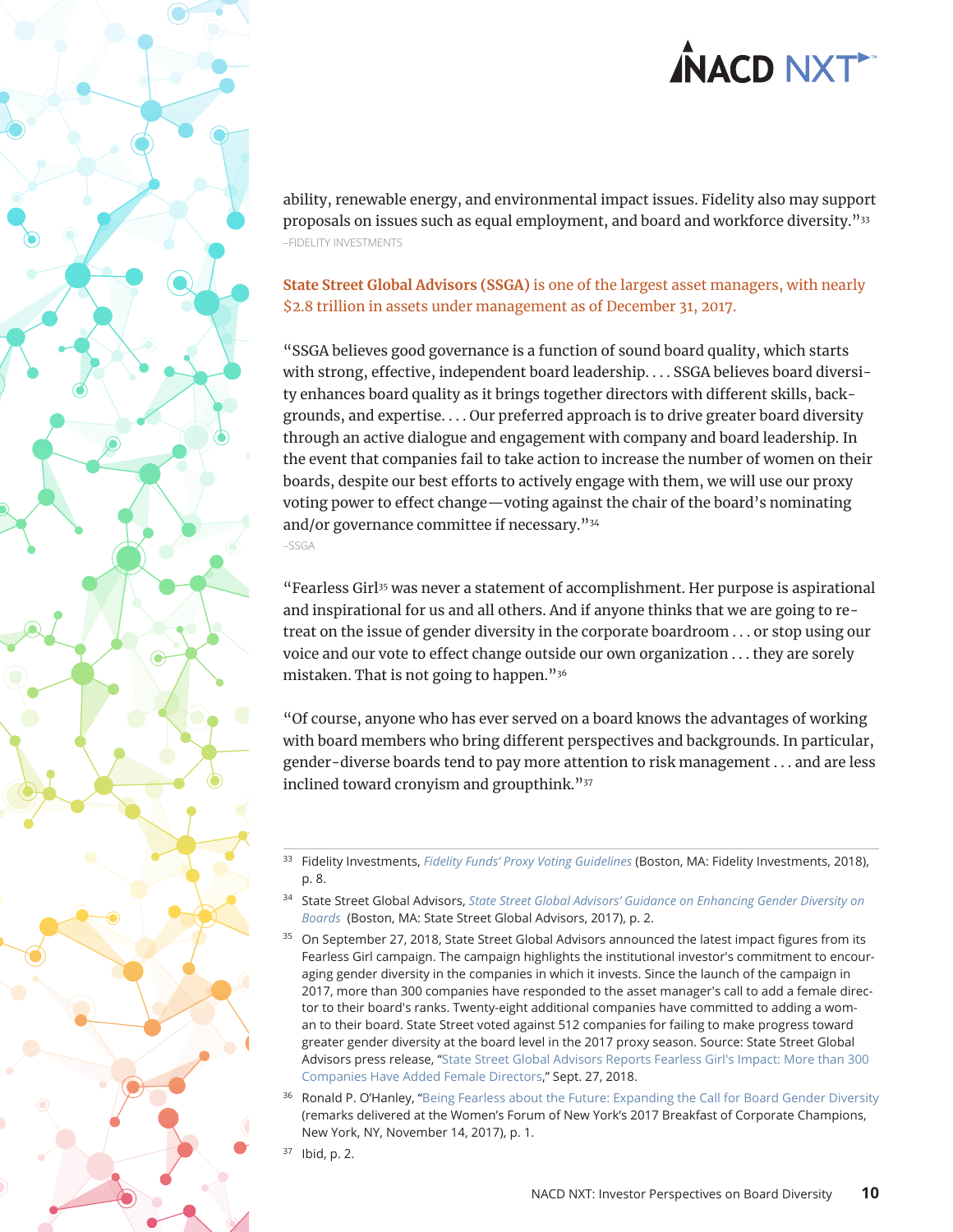<span id="page-10-0"></span>

"In a more complex, innovation-driven environment, embracing a diversity of thinking, competencies, and backgrounds is a business imperative. Companies that want to compete can't afford to neglect half the population, especially as women continue to outpace men when it comes to higher education and the skills that are increasingly important to the industries of the future."38

"The talent is there. We simply need to be bolder, and yes: fearless. Fearless in acknowledging our own biases, conscious or otherwise. Fearless in our commitment to get to parity on corporate boards well within this generation. Fearless in looking beyond the usual corporate pools of candidates to find individuals who may not look like us, act like us, or have the same experience."<sup>39</sup>

"If someone could convince us that the absence of diversity or gender diversity is not a problem, we're leaving that open. Will they? I doubt it."40 –RONALD O'HANLEY, PRESIDENT AND CHIEF EXECUTIVE OFFICER, SSGA

**TIAA** (formerly TIAA-CREF) is the leading provider of financial services in the academic, cultural, governmental, medical, and research fields and a Fortune 100 financial services organization. As of December 31, 2017, TIAA has \$1 trillion in combined assets under management.

"The board should be composed of individuals who can contribute expertise and judgment, based on their professional qualifications and business experience. The board should reflect a diversity of background and experience."<sup>41</sup>

"Promoting diversity and maintaining inclusive workplace standards can help companies improve decision making, attract and retain a talented and diverse workforce, and compete more effectively. Boards and management should strive to create a culture of inclusiveness and acceptance of differences at all levels of the corporation. Companies should be aware of any potential failures to provide equal opportunities and develop policies and initiatives to address any concerns."<sup>42</sup>

"Boards of directors can also benefit from a diversity of perspective and demographics. Though we do not believe in quotas, we believe that nominating committees should develop appropriate diversity criteria for director searches to ensure that candidates are drawn from the broadest possible pool of talent. Companies should

- <sup>40</sup> Sarah Krouse and Joann S. Lublin, "State Street to Start Voting Against Companies That Don't Have [Women Directors](https://www.wsj.com/articles/state-street-says-it-will-start-voting-against-companies-that-dont-have-women-directors-1488862863)," *The Wall Street Journal*, March 7, 2017.
- <sup>41</sup> TIAA-CREF, *[TIAA-CREF Policy Statement on Corporate Governance](https://www.tiaa.org/public/pdf/pubs/pdf/governance_policy.pdf)* (New York, NY: TIAA-CREF, 2012), p. 10.

 $38$  Ibid, p. 3.

<sup>39</sup> Ibid.

 $42$  Ibid, p. 16.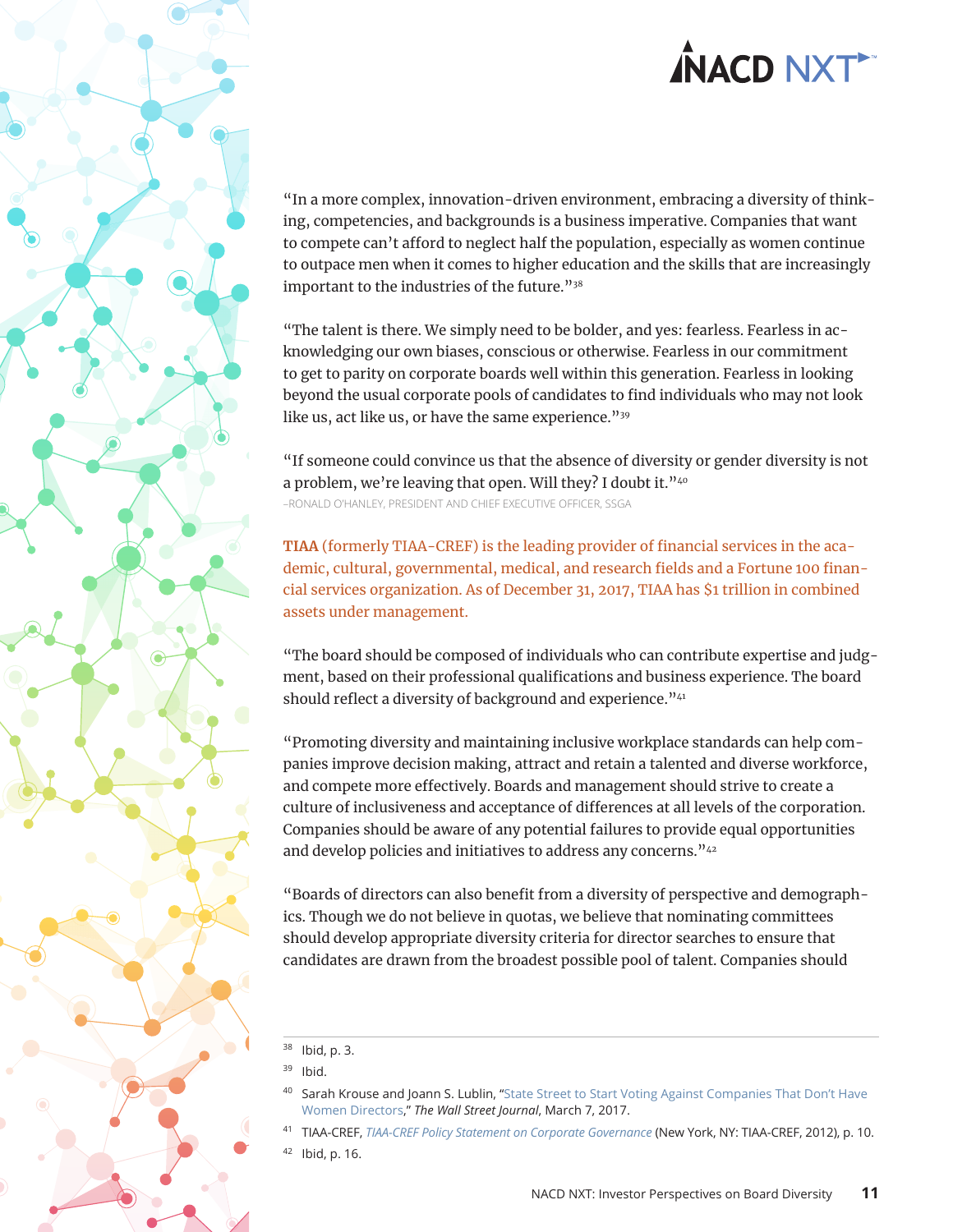<span id="page-11-0"></span>disclose how diversity policies support corporate efforts to strengthen the effectiveness of their boards."43

"TIAA-CREF will generally support reasonable shareholder resolutions seeking disclosure or reports relating to a company's workforce and board diversity policies and practices."44

–TIAA

### **T. Rowe Price Group** is an American global asset management firm, which is publicly owned and has assets under management of more than \$900 billion at the end of 2017.

"Board diversity is an important issue for a growing number of investors, including T. Rowe Price. At a high level, the composition of the average company board does not reflect the diversity of the stakeholders these companies represent—their employees, customers, suppliers, communities, or investors. A substantial body of academic evidence supports our own observation as investors: that boards lacking in diversity represent a suboptimal composition and a potential risk to the company's competitiveness over time."<sup>45</sup>

"We recognize diversity can be defined across a number of dimensions. However, if a board is to be considered meaningfully diverse, in our view some diversity across gender, ethnic, or nationality lines must be present. At this time, we have not changed our voting guidelines for director elections for companies without any outward evidence of board diversity. However, these situations are a focus of our engagement program, and may in the future form the basis of new voting guidelines."<sup>46</sup> –T. ROWE PRICE GROUP

**The Vanguard Group** is an investment management firm with about \$5.1 trillion in global assets under management as of January 31, 2018.

"When the board contributes the right mix of skill, expertise, thought, tenure, and personal characteristics, sustainable economic value becomes much easier to achieve. A thoughtfully composed, diverse board more objectively oversees how management navigates challenges and opportunities critical to shareholders' interests. Gender diversity is one element of board composition that we will continue to focus on over the coming years. We expect boards to focus on it as well, and their demonstration of

<sup>45</sup> T. Rowe Price Group, *[Proxy Voting Guidelines](https://www3.troweprice.com/usis/content/trowecorp/en/utility/policies/_jcr_content/maincontent/polices_row_1/para-mid/thiscontent/pdf_link/pdffile)* (Baltimore, MD: T. Rowe Price Group, 2018), p. 3.

<sup>43</sup> Ibid.

<sup>44</sup> Ibid, p. 20.

 $Ibid, p. 4.$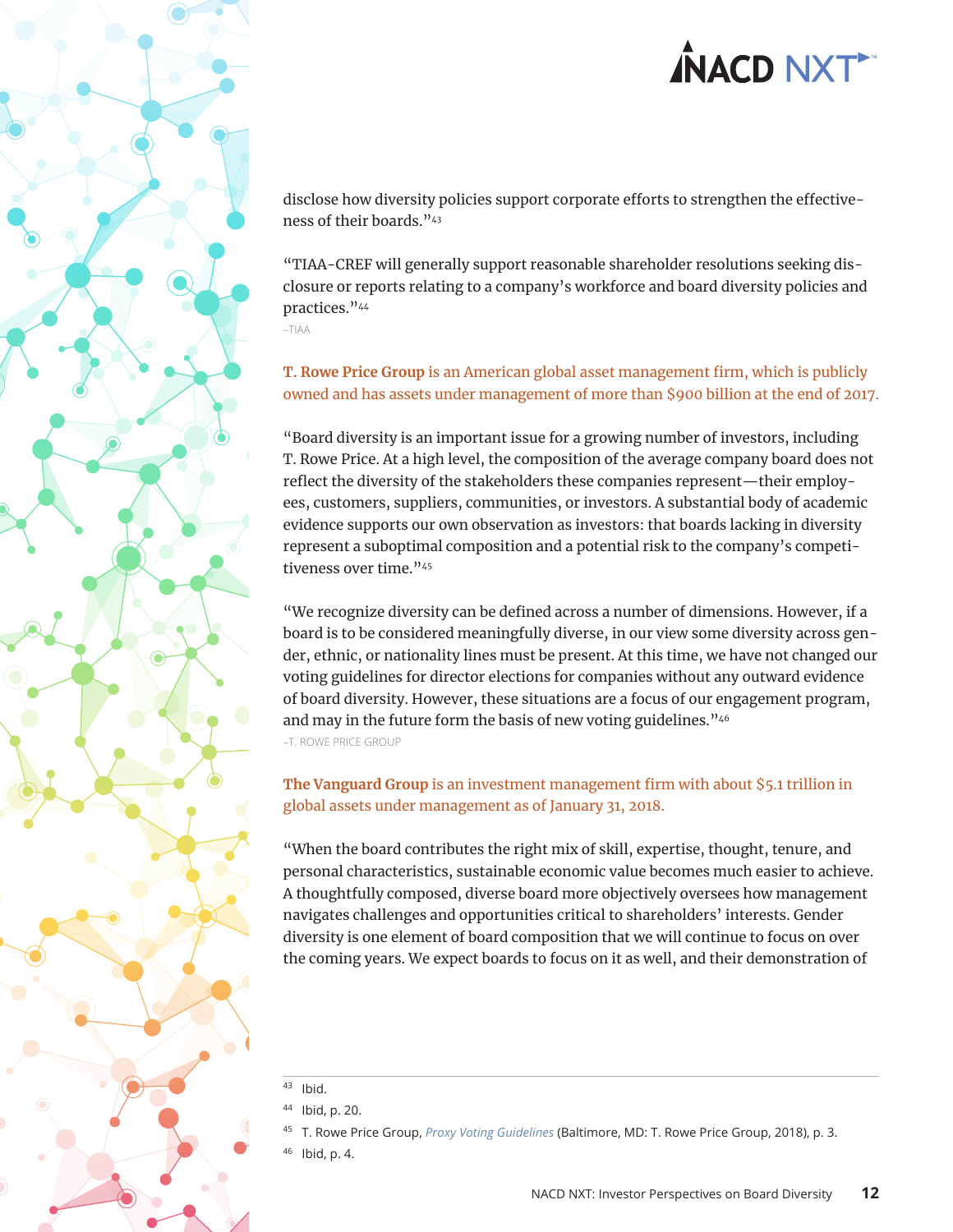<span id="page-12-0"></span>meaningful progress over time will inform our engagement and voting going forward."47

–F. WILLIAM MCNABB III, CHAIR AND CEO, THE VANGUARD GROUP

"We also believe that diversity of thought, background, and experience, as well as of personal characteristics (such as gender, race, and age), meaningfully contributes to the board's ability to serve as effective, engaged stewards of shareholders' interests. If a company has a well-composed, high-functioning board, good results are more likely to follow."<sup>48</sup>

–THE VANGUARD GROUP

### **Proxy Advisory Firms**

**Glass Lewis** is an influential global proxy advisor. The organization maintains approximately 37 percent of the market share for proxy advisory services and works with institutional investors that collectively manage \$20 trillion in 100 countries.

"In 2018, we will not make voting recommendations solely on the basis of the diversity of the board; rather, it will be one of many considerations we make when evaluating companies' oversight structures. Beginning in 2019, however, Glass Lewis will generally recommend voting against the nominating committee chair of a board that has no female members. Depending on other factors, including the size of the company, the industry in which the company operates, and the governance profile of the company, we may extend this recommendation to vote against other nominating committee members. Also, when making these voting recommendations, we will carefully review a company's disclosure of its diversity considerations and may refrain from recommending shareholders vote against directors of companies outside the Russell 3000 index, or when boards have provided a sufficient rationale for not having any female board members, or have disclosed a plan to address the lack of diversity on the board."49

"Consistent with Glass Lewis' philosophy that boards should have diverse backgrounds and members with a breadth and depth of relevant experience, we believe that nominating and governance committees should consider diversity when making director nominations within the context of each specific company and its industry. In our view, shareholders are best served when boards make an effort to ensure a constituency that is not only reasonably diverse on the basis of age, race, gender, and

- The Vanguard Group, [Investment Stewardship Pillars](https://about.vanguard.com/investment-stewardship/investment-stewardship-pillars/).
- <sup>49</sup> Glass Lewis, *[2018 Proxy Paper Guidelines: An Overview of the Glass Lewis Approach to Proxy Advice](http://www.glasslewis.com/wp-content/uploads/2017/11/US_Guidelines_2018.pdf)* (San Francisco, CA: Glass Lewis, 2017), p. 43.

<sup>47</sup> F. William McNabb III, "[An Open Letter to Directors of Public Companies Worldwide,](https://about.vanguard.com/investment-stewardship/governance-letter-to-companies.pdf)" August 31, 2017, p. 1.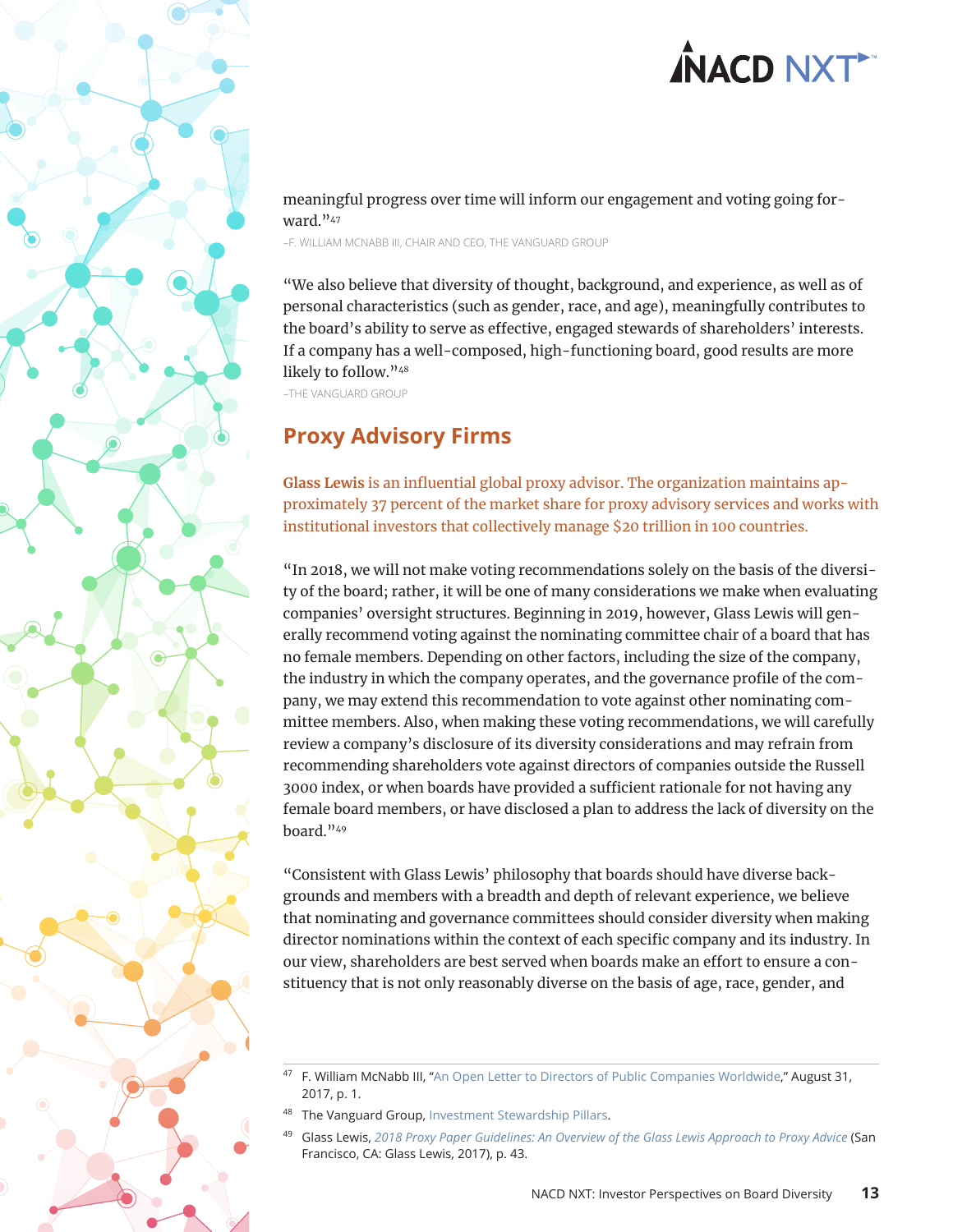<span id="page-13-0"></span>ethnicity, but also on the basis of geographic knowledge, industry experience, board tenure, and culture."50

"Glass Lewis recognizes the importance of ensuring that the board is [composed] of directors who have a diversity of skills, thought, and experience, as such diversity benefits companies by providing a broad range of perspectives and insights. As with previous years, Glass Lewis will continue to closely review the composition of the board and may note as a concern instances where we believe the board lacks representation of diverse director candidates, including those boards which have no female directors."<sup>51</sup>

–GLASS LEWIS

**Institutional Shareholder Services (ISS)** is a proxy advisory firm, and with more than 61 percent of the business, it is the largest. The global company covers 115 countries, with clients that represent more than \$3.7 trillion shares.

"General Recommendation: Generally, vote for requests for reports on a company's efforts to diversify the board, unless:

- The gender and racial minority representation of the company's board is reasonably inclusive in relation to companies of similar size and business; and
- The board already reports on its nominating procedures and gender and racial minority initiatives on the board and within the company."52

"Vote case-by-case on proposals asking a company to increase the gender and racial minority representation on its board, taking into account:

- The degree of existing gender and racial minority diversity on the company's board and among its executive officers;
- The level of gender and racial minority representation that exists at the company's industry peers;
- The company's established process for addressing gender and racial minority board representation;
- Whether the proposal includes an overly prescriptive request to amend nominating committee charter language;
- The independence of the company's nominating committee;
- Whether the company uses an outside search firm to identify potential director nominees; and

 $50$  Ibid, p. 13.

<sup>51</sup> Ibid, p. 22.

<sup>52</sup> Institutional Shareholder Services, *[United States Proxy Voting Guidelines: Benchmark Policy Recommen](https://www.issgovernance.com/file/policy/active/americas/US-Voting-Guidelines.pdf)[dations](https://www.issgovernance.com/file/policy/active/americas/US-Voting-Guidelines.pdf)* (New York, NY: ISS, 2018), p. 58.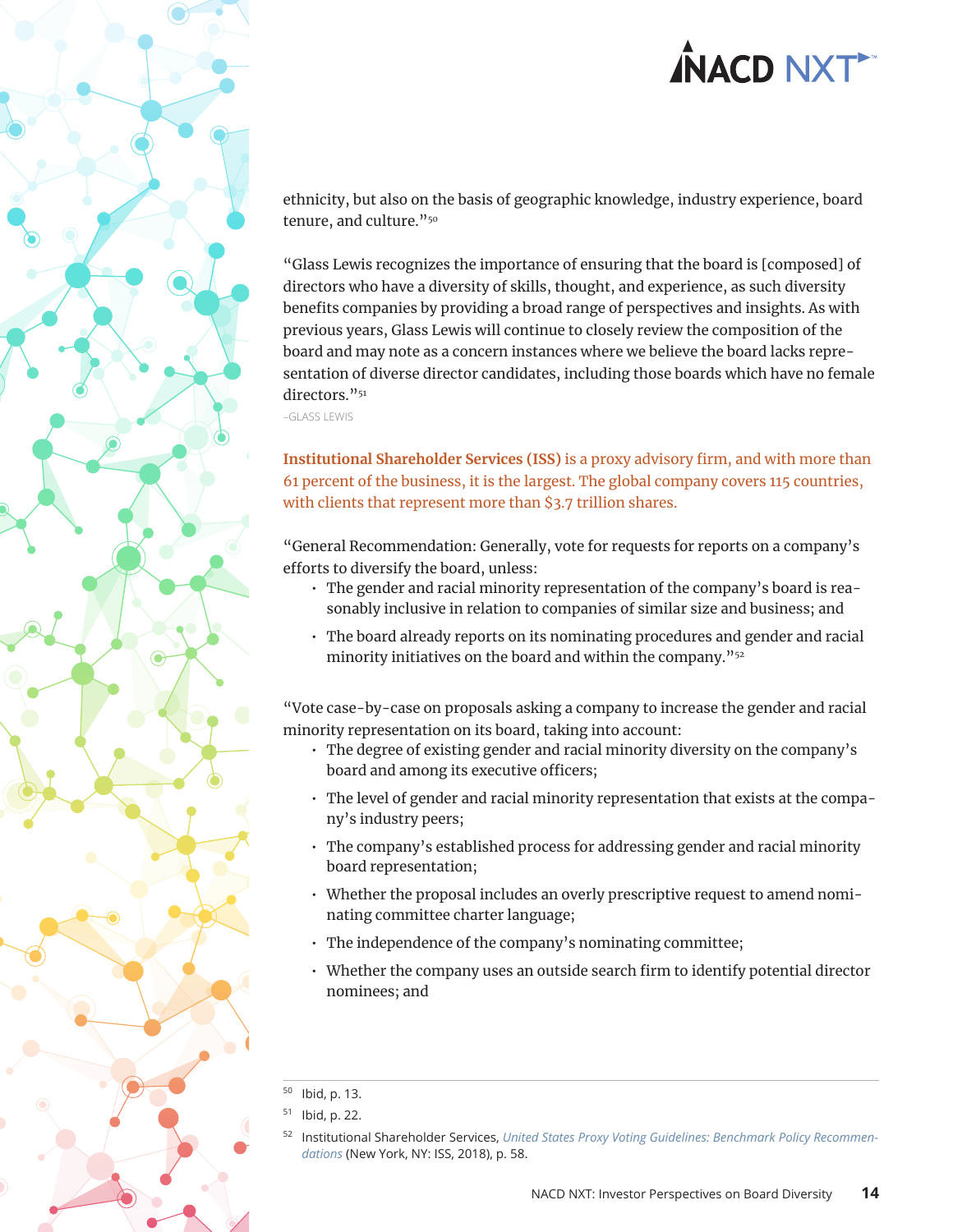• Whether the company has had recent controversies, fines, or litigation regarding equal employment practices."53

"General Recommendation: Generally, vote for proposals requesting a company disclose its diversity policies or initiatives, or proposals requesting disclosure of a company's comprehensive workforce diversity data, including requests for EEO-1 data, unless:

- The company publicly discloses equal opportunity policies and initiatives in a comprehensive manner;
- The company already publicly discloses comprehensive workforce diversity data; and
- The company has no recent significant EEO-related violations or litigation.

Generally, vote against proposals seeking information on the diversity efforts of suppliers and service providers. Such requests may pose a significant burden on the company."54

–ISS

<sup>54</sup> Ibid, p. 59.

<sup>53</sup> Institutional Shareholder Services, *[United States Proxy Voting Guidelines: Benchmark Policy Recommen](https://www.issgovernance.com/file/policy/active/americas/US-Voting-Guidelines.pdf)[dations](https://www.issgovernance.com/file/policy/active/americas/US-Voting-Guidelines.pdf)* (New York, NY: ISS, 2018), p. 58.